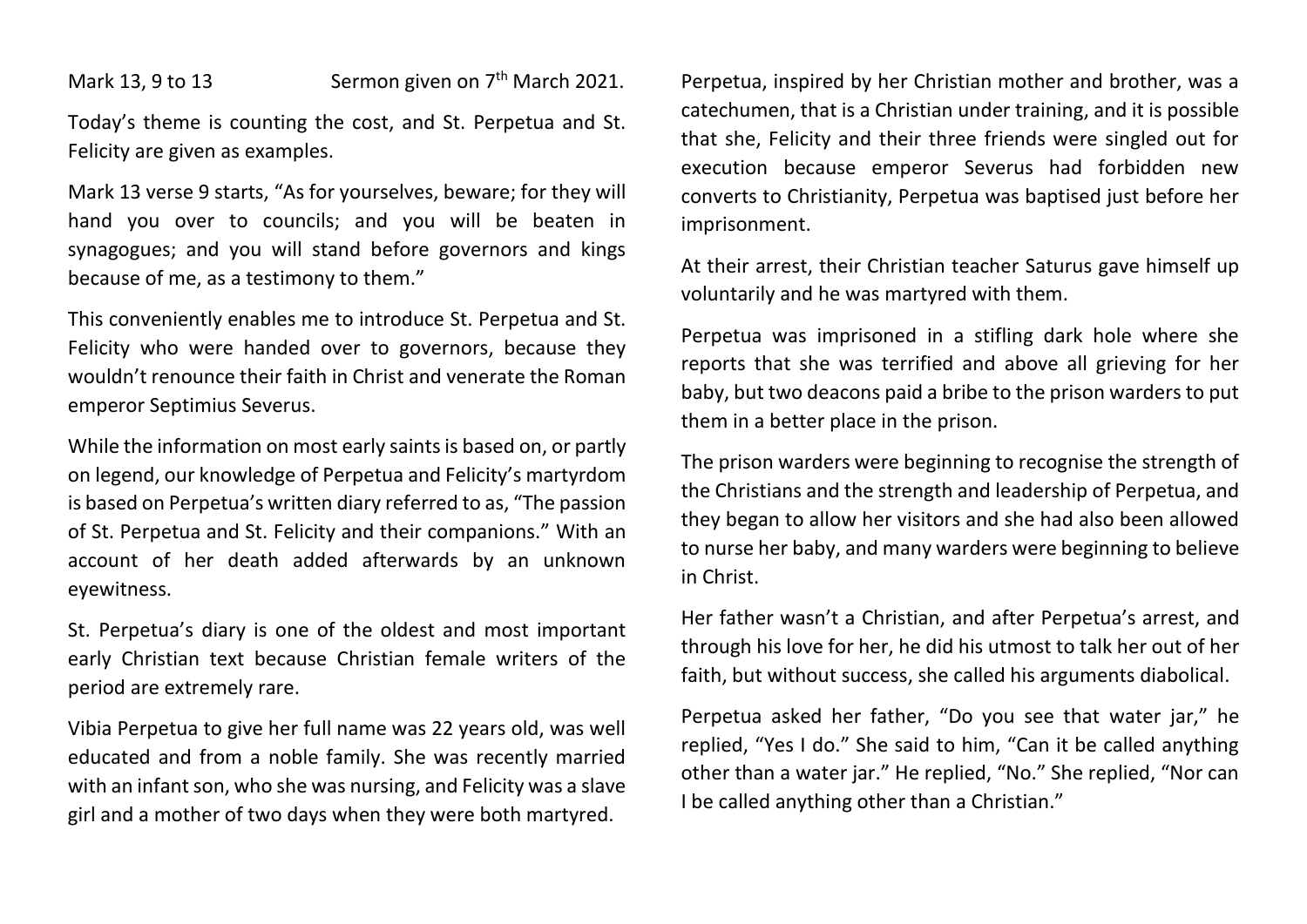In her diary Perpetua also writes about a vision that she had while she prayed; in the vision she was shown a golden ladder reaching up to heaven.

On the sides of the ladder were swords, and other weapons to deter people climbing the ladder, there was also a large serpent on guard at the foot of the ladder.

In her vision Perpetua ignored the serpent and stepped on its head, and she climbed to the top where she saw a large, beautiful garden and a tall shepherd milking sheep.

Standing around the shepherd were thousands of people in white garments; he gave her some milk to drink, and when Perpetua came to from her vision, she wrote that she could still taste the sweetness in her mouth.

From her vision Perpetua concluded that there would be no reprieve from the death sentence, and that she had to climb the ladder of suffering to find the peace of heaven.

Felicity was 8 months pregnant at the time of her arrest, and she prayed that her baby would be born before Perpetua and their companions were killed, so that she could die with them; it was against the law to kill a pregnant woman.

Felicity's prayer was granted, and she gave premature birth to a girl, and as I've said, two days after Felicity gave birth, Perpetua and Felicity were martyred.

They were martyred in the arena at Carthage in modern day Tunisia. Their martyrdom took place at the Roman games of 203 AD in celebration of Emperor Severus's birthday.

Their martyrdom was a barbaric affair in that the two girls were put into the arena with a mad cow, and they were badly mauled, and it was only when the horrified crowd shouted enough, were they mercifully killed by the sword.

St. Perpetua and St. Felicity are remembered today on the  $7<sup>th</sup>$ March for their courage and sacrifice, they are the patron saints of mothers and expectant mothers.

Verse 10 of Mark's gospel reads, "And the good news must first be proclaimed to all the nations."

Dealing with the good news aspect first. Jesus is saying that there will be great opportunities when you stand before governors and kings, and there is no better place to see the opportunities they took than in the book of acts.

It's full of the disciples being arrested and taking the opportunity to speak about Jesus and the kingdom of God, to people that normally they would never be able to meet or speak too: not only to governors and kings, but also to prison warders.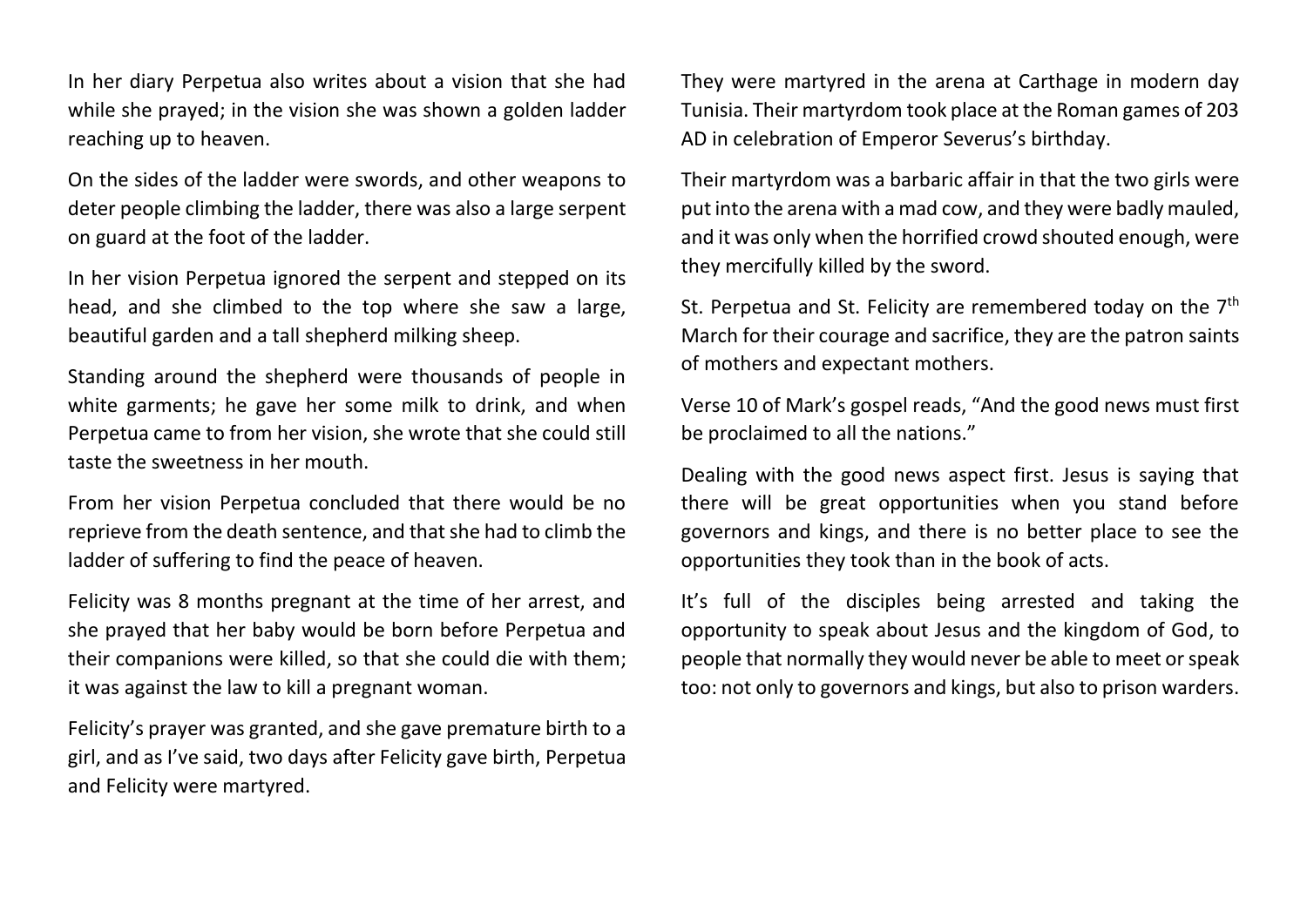Chapter 5 of Acts starting at verse 12 for example, tells how the Sadducees filled with Jealousy at the popularity of the apostles, and in the signs and wonders they were performing, had Peter and the other apostles with him arrested and put into prison, but God rescued them during the night, and told them to go and tell the people in the temple about Jesus.

Again, they were arrested, and this time brought before the high priest and the council, and Peter and the other apostles started to tell the high priest and the council about how Jesus had been crucified, but that he had risen from the dead and that they had witnessed all those things.

Regarding Perpetua and Felicity, their great witness to Christ was in their courage to stay faithful to Christ in the face of a nightmarish way to die.

Verse 10 also speaks about, "All nations." This means that the gospel must go outside of Israel, to the Gentiles with no distinction for race or nationality.

Christianity was not to be a Jewish sect but a worldwide movement with Christ at its head, and this was not to happen at some time in the future, but at once.

For the Jews to take Christianity to the Gentiles also meant that the history of the Old Testament rightly became the bedrock of our faith.

As Jesus said, "Do not think that I have come to abolish the law or the prophets; I have not come to abolish them but to fulfil them."

And then we come to verse 11, which tells us that when our faith in Christ is being challenged that we shouldn't worry about what we are to say, because the Holy Spirit within us will give us the words to say, and that applies to all situations where we are being used to the glory of God.

For example, if we are praying for a sick child the Holy Spirit will give us the words, if we are trying to show God's love in the world, the Holy Spirit will help us, I believe that the Holy Spirit will help anyone of us who is trying to put the gospel of Christ into practice for the furtherance of God's kingdom on earth.

So, if anyone asks you to pray with them, or for them, or to go and visit someone who is sick then say, "Yes", and be confident, because the Holy Spirit will give you the appropriate words to say in whatever context you are in.

Verse 12 reads, "Brother will betray brother to death, and a father his child, and children will rise against parents, and have them put to death."

Christian men and women are being martyred today in some Muslim and communist countries for their faith, so we must not think of verse 12 as an exaggeration, because in all probability it has been happening in every generation right back to and before Perpetua and Felicity's martyrdom.